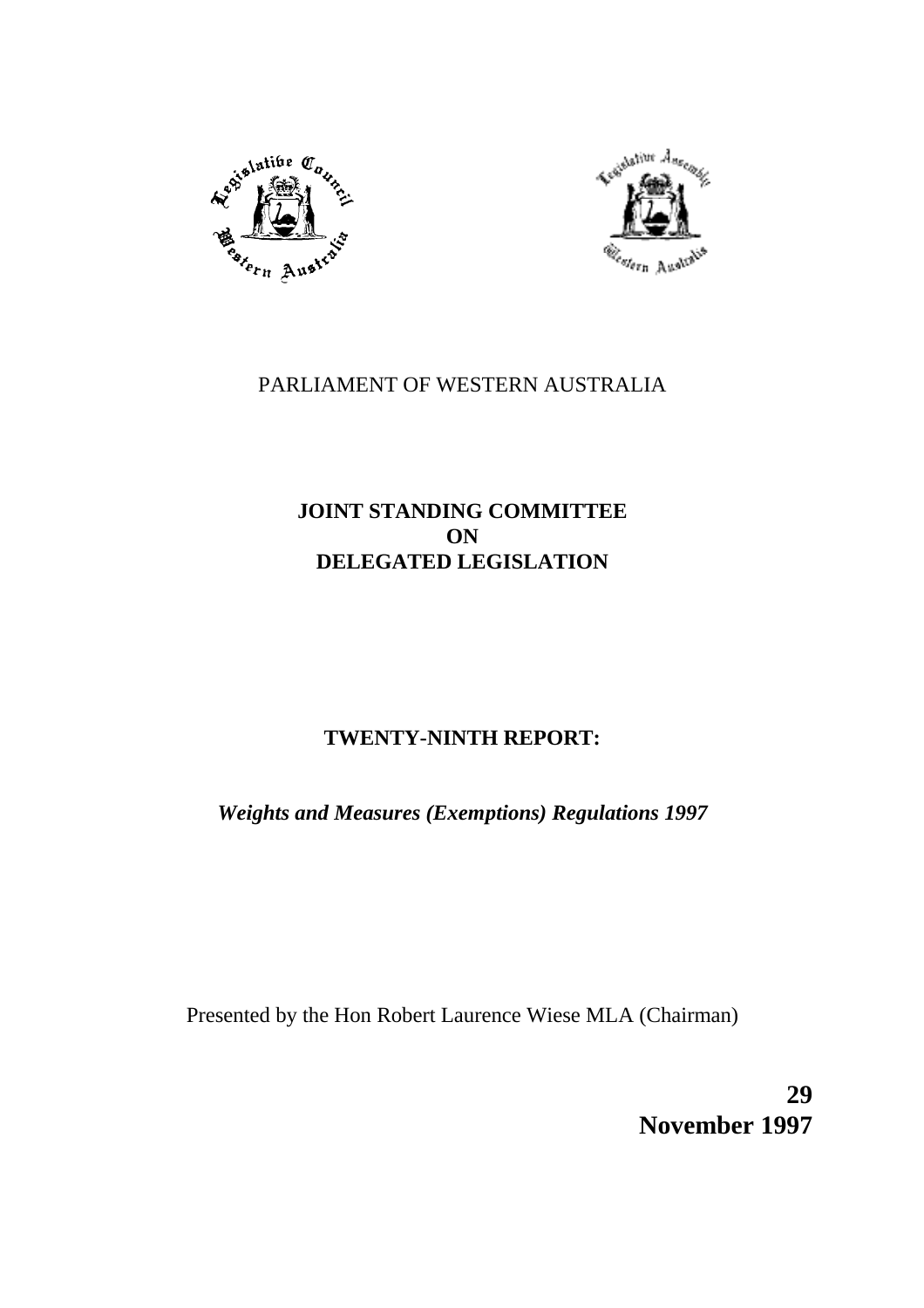# **Joint Standing Committee on Delegated Legislation**

### **Members**

Hon Bob Wiese MLA (Chairman) Hon Nick Griffiths MLC (Deputy Chairman) Hon Simon O'Brien MLC Hon Barbara Scott MLC Hon Jim Scott MLC Mr Ted Cunningham MLA Mr Norm Marlborough MLA Mr Iain MacLean MLA

### **Advisory/Research Officer**

Andrew Mason

### **Committee Clerk**

Jan Paniperis

### **Terms of Reference**

*It is the function of the Committee to consider and report on any regulation that:*

- *(a) appears not to be within power or not to be in accord with the objects of the Act pursuant to which it purports to be made;*
- *(b) unduly trespasses on established rights, freedoms or liberties;*
- *(c) contains matter which ought properly to be dealt with by an Act of Parliament;*
- *(d) unduly makes rights dependent upon administrative, and not judicial, decisions.*

*If the Committee is of the opinion that any other matter relating to any regulation should be brought to the notice of the House, it may report that opinion and matter to the House.*

### **ISBN No: 0 7309 8874 0**

G:\DL\DLRP\DL029.RP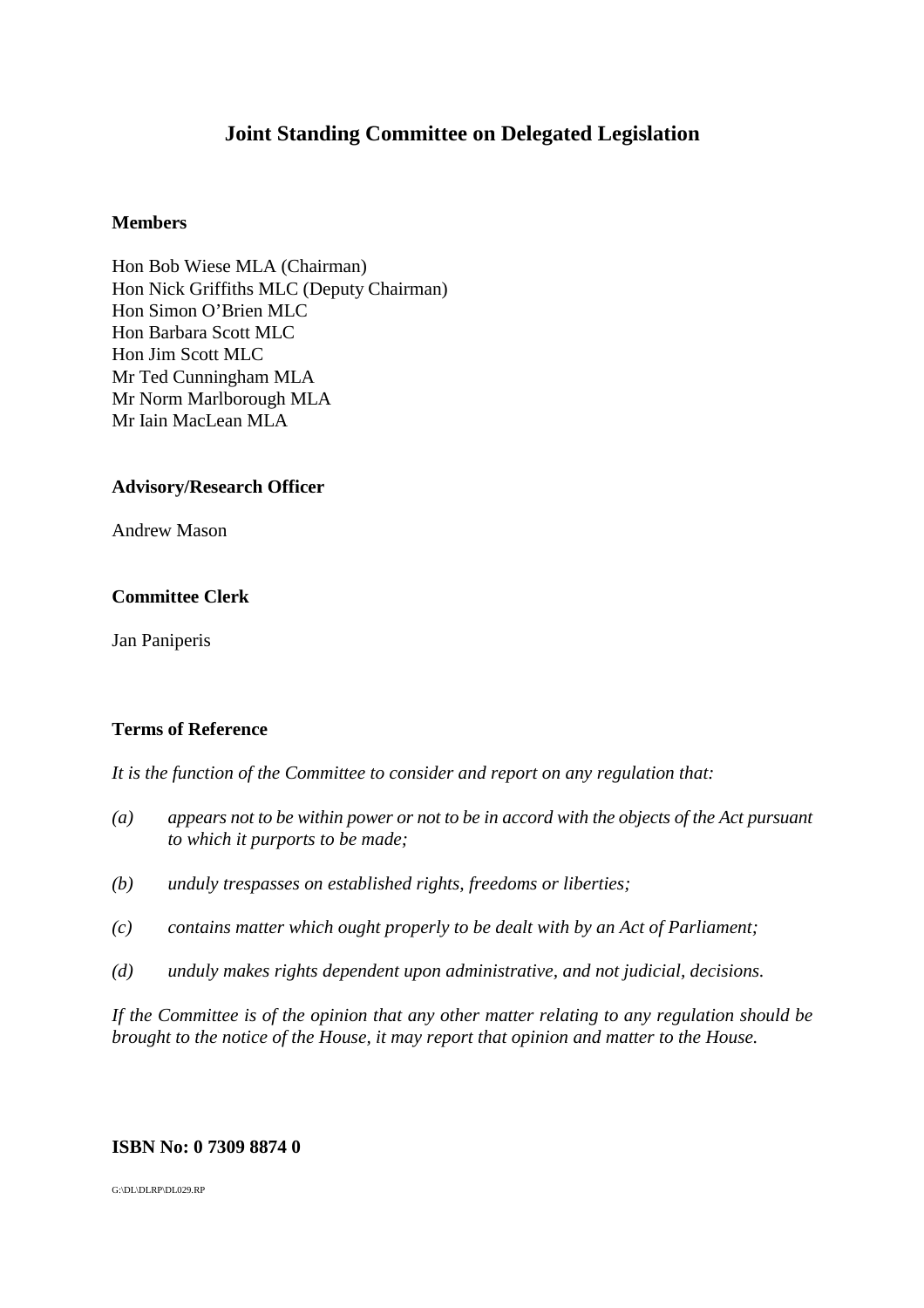# **Report of the Joint Standing Committee on Delegated Legislation**

## **in relation to**

### **Weights and Measures (Exemptions) Regulations 1997**

### 1 **Introduction**

- 1.1 By its Rules the Committee is constrained in the performance of its scrutiny function to the examination of legislative instruments to determine whether they comply with certain legal principles and broader issues relating to rights, liberties and freedoms. In particular, pursuant to Rule 5(a) of the Committee's Rules it is the function of the Committee to consider and report on any regulation that appears not to be within power. This is usually the starting point for the Committee in the performance of its work for, if the regulation is beyond the power delegated to the Executive and capable of being struck down as such by a court, there is little point in examining the regulations in relation to any other matter.
- 1.2 Where the Committee is of the view that a regulation is beyond power or that there are other matters of concern it is the practice of the Committee to consult the relevant Minister or Department to determine whether the matter can be resolved other than by disallowance of the offending regulation. In some cases this consultative process will in fact lead the Committee to the conclusion that the regulation is in fact within power.
- 1.3 It is also the practice of the Committee, where an inquiry into a matter has not been finalised within the time allowed, to move for disallowance of the regulations in order to protect the initial position taken by the Committee. Taking this course of action allows sufficient time for the Committee to address the issues raised in any inquiry. Of course as stated the initial position taken by the Committee can be moved as a result of the consultative process undertaken. The result may well be that the Committee ultimately recommends that the disallowance motion be withdrawn.

### 2 **The Committee's Concern**

2.1 The *Weights and Measures Act 1915* ("the Act") establishes standards and units of weight and measure and the system and procedure for the verification and stamping of weights, measures and weighing and measuring instruments. In particular section 30 of the Act states that:

G:\DL\DLRP\DL029.RP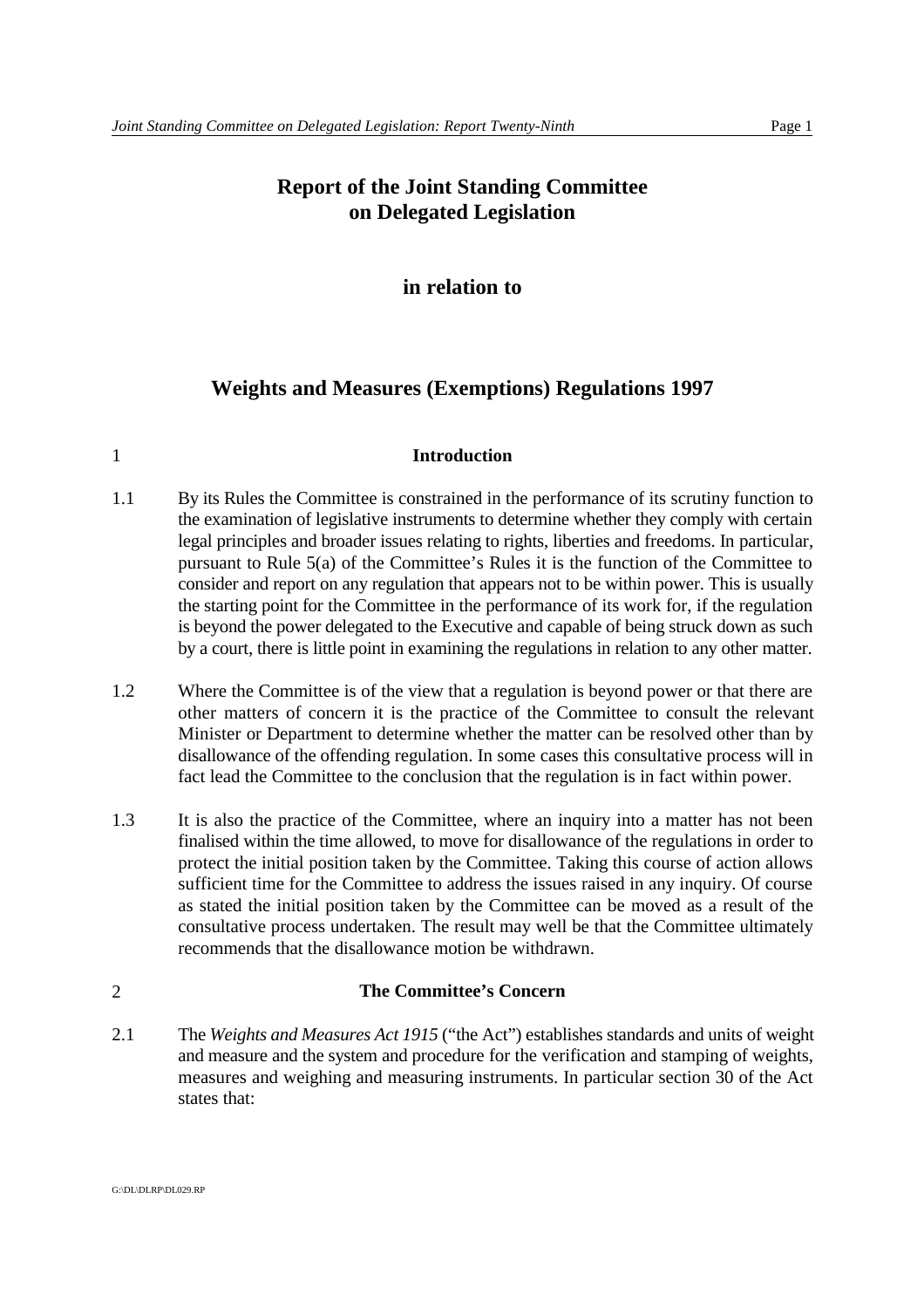*"No person shall use, or have in his possession for use for trade, any weight, measure, or weighing or measuring instrument which is not <i>stamped as required by this Act, or which is incorrect or unjust."*

- 2.2 An instrument is **required by the Act to be stamped** in three circumstances:
- 2.2.1 s.28 If it is used for trade and is not exempted by the regulations then it must be stamped initially;
- 2.2.2 s.29 If it is used for trade then it must be stamped every two years unless the regulations provide an exemption; and
- 2.2.3 s.31 If it becomes defective or has been mended or repaired or been removed for installation at another site then it must be restamped.
- 2.3 Thus pursuant to these provisions the Trade Measurement Unit of the Ministry of Fair Trading ("the Ministry") has established a system whereby the majority of instruments must be stamped by a Government Inspector. The Ministry have advised the Committee that due to the large number of instruments in the State (approximately 40,000) it has not proved possible for all instruments to be inspected, tested and stamped by an Inspector when required. In fact there are only approximately 8 metropolitan Inspectors available (availability in the field varies with these Inspectors as some are in management positions) and 1 country Inspector based in Bunbury. This has meant that for some traders it has not been possible to carry on normal business operations in the interim period. As a result the *Weights and Measures (Exemptions) Regulations 1997* ("the Regulations") were promulgated to provide exemptions to the requirement for stamping in specified circumstances. Attached and marked "Annexure A" is a copy of the Regulations. In particular an "Approved Person" will be able to test and mark an instrument and the owner is then able to use it until an Inspector can be made available to stamp the instrument. An "Approved Person" is someone who has met appropriate standards of competence.
- 2.4 The Committee became concerned that regulation 5 of the Regulations may be *ultra vires* the enabling legislation. Regulation 5 provides an exemption from section 31 of the Act, which section requires an instrument to be restamped where it has become defective or has been mended or repaired or has been removed for installation at another site. The concern is that the Act does not provide any authority to regulate to provide an exemption from section 31. If this is correct, then an individual who complies with regulation 5 may nevertheless still be in breach of section 30 of the Act.
- 2.5 The Act authorises regulations to make an exemption from the requirement to be stamped when the instrument is originally stamped and when the instrument is stamped every two years. However there is no specific provision in the Act for regulations to exempt an instrument from the requirement to be restamped where the instrument becomes defective or has been mended or repaired or removed for installation at another site. As stated regulation 5 does in fact provide an exemption from the requirement to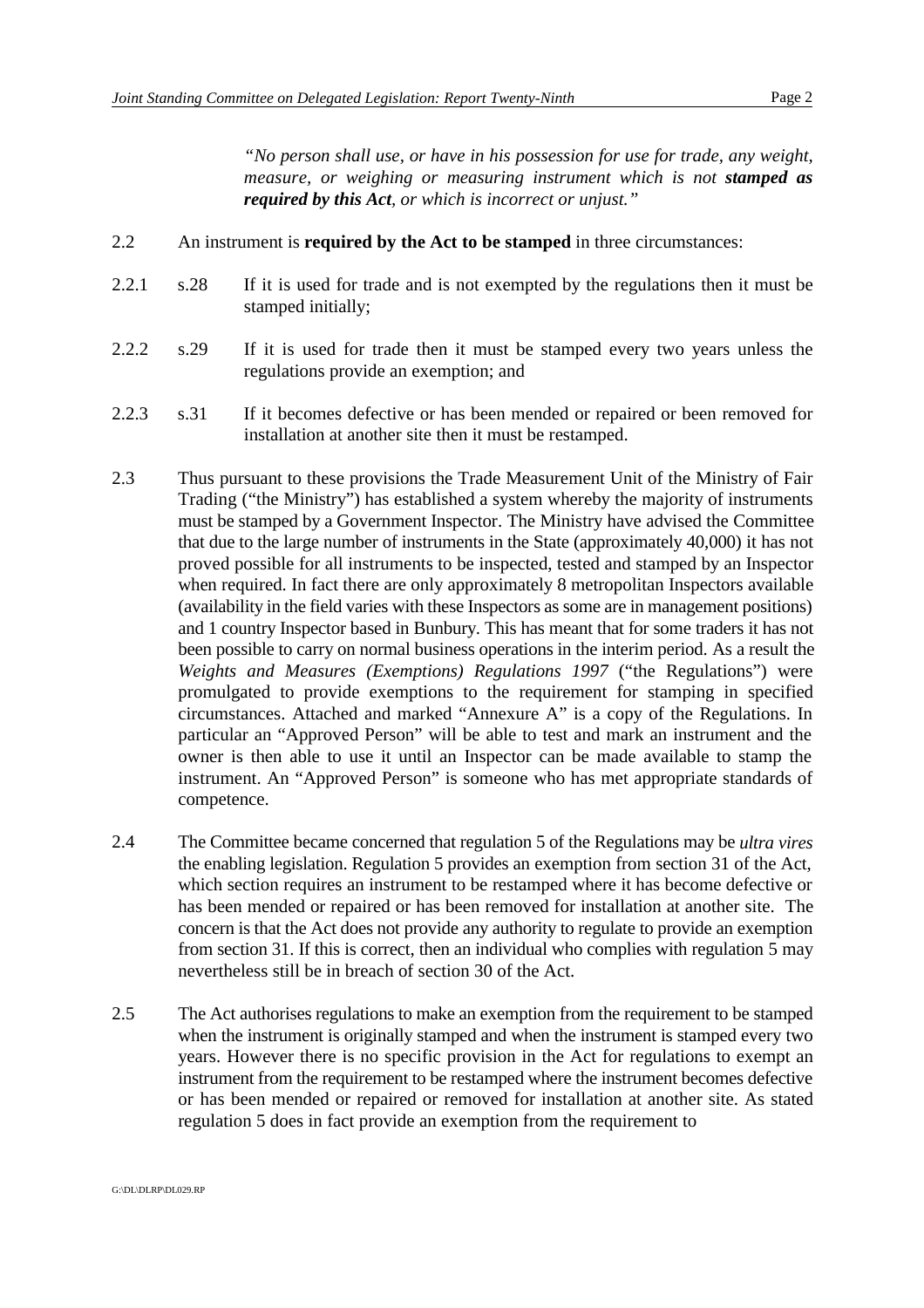be stamped in this third circumstance. Without any further information this regulation would appear to be *ultra vires* as there is no apparent specific power within the Act to provide an exemption from this requirement unlike exemptions in the other circumstances referred to.

- 2.6 This view is reinforced when it is noted that the Act was promulgated in 1915 when the number of instruments would have been far less than is current. The possibility of exemption to the requirements of section 28 and 29 by way of regulation may have been some acknowledgement of the integrity of a newly stamped weighing or measuring device and of the fact that a machine which is operating *in situ* and undisturbed would under normal circumstances continue to weigh accurately and hence the need for stamping could be waived every 2 years. However an instrument that had been repaired or removed may well not have weighed accurately and therefore the possibility of waiving the stamping requirements under section 31 was not contemplated in 1915. The Committee envisages that this view may have stemmed from the fact that resourcing would have been less of a problem with very few machines requiring inspection.
- 2.7 If the above legal view in sub-paragraphs 2.4 and 2.5 is correct then the matter becomes of particular concern as it places operators in an invidious position in terms of their contractual obligations with third parties. If they comply with the new regulation 5 and continue to use the instrument although it has not been restamped they will be in breach of section 30 of the Act and may be liable to customers as a result. It is not simply a question of whether the Ministry will use its discretion in respect of enforcement under section 30. Potential third party liability may arise even though the operator complies with the new regulations.

### 3 **The Committee's Inquiry**

3.1 The Committee first addressed this matter in meeting on 9 October 1997 and subsequently wrote to the Ministry outlining the above concern on 10 October 1997. A response was received from the Ministry on 16 October 1997 but was not before the Committee when it met at 8.30 am on 16 October 1997. The Regulations were gazetted on 20 June 1997 and tabled in the Parliament on 19 August 1997. Under the provisions of section 42 of the *Interpretation Act 1984* there are 14 sitting days from the date of tabling in which there is power for the Parliament to move for the disallowance of such subordinate legislation. Therefore this period ended on 16 October 1997. In the circumstances the Committee resolved for the Deputy Chairman to table a Notice of Motion of Disallowance over the Regulations in the Legislative Council in order to protect the initial position of the Committee and to enable sufficient time for the Committee to handle the inquiry. Accordingly a Notice of Motion was tabled in the Legislative Council on 16 October 1997 and moved *pro forma* on 22 October 1997 by virtue of Legislative Council Standing Orders. It is necessary for this motion to be disposed of by 27 November 1997, again pursuant to Legislative Council Standing Orders.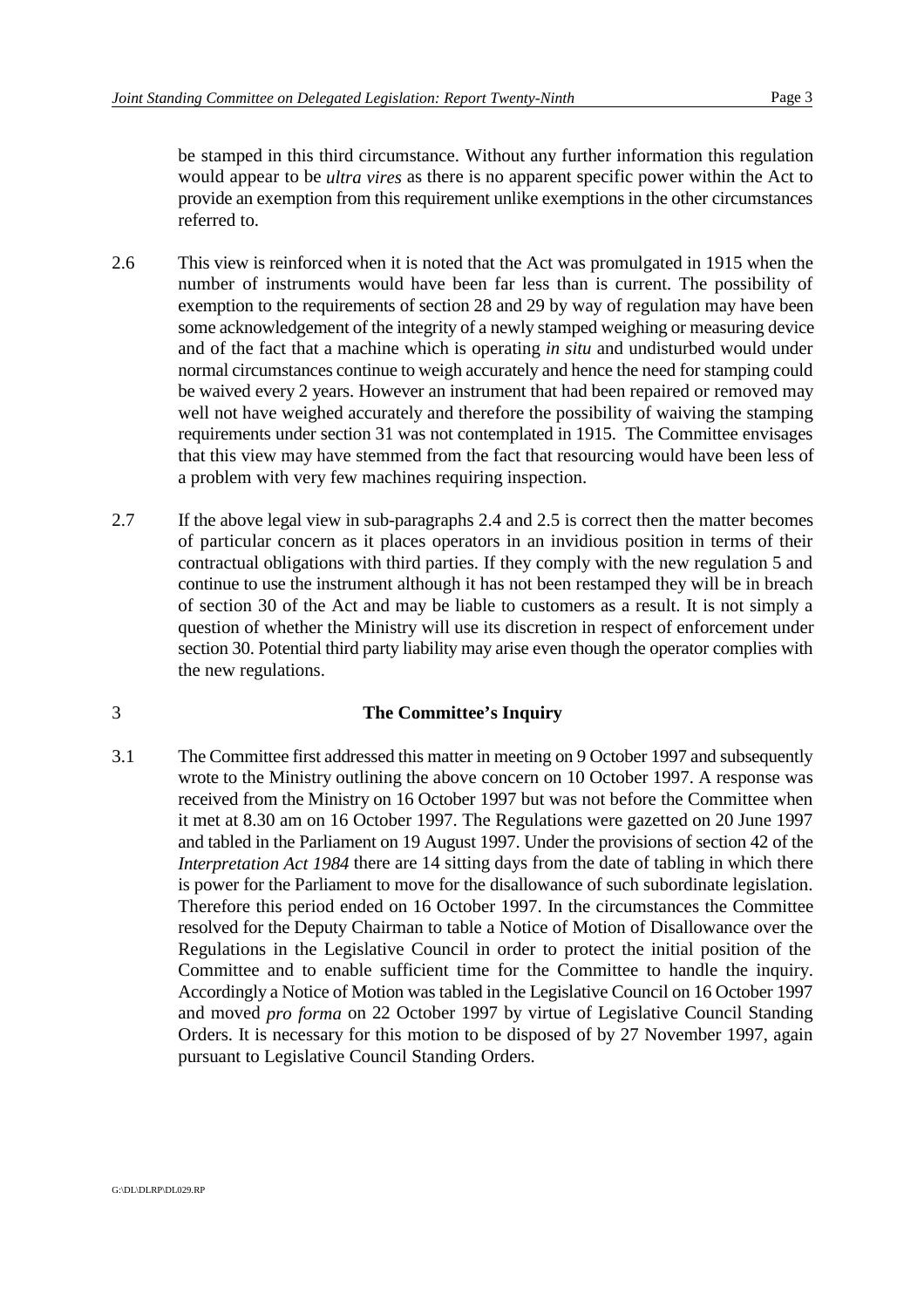3.2 The response from the Ministry on 16 October 1997 enclosed a copy of correspondence from Parliamentary Counsel dated 2 December 1996 which addressed the issue raised by the Committee. Parliamentary Counsel identified that section 31 of the Act contemplates that unless and until an Inspector has restamped the instrument, then it must not be allowed to be used for trade, even though it has only just been repaired or relocated. Parliamentary Counsel then stated:

> *"The scenario contemplated in my view by s.31, has for some time proved completely impracticable. There are far more businesses and weighing or measuring instruments now than there were in 1915. An inspector may not always be immediately available to reverify an instrument when it is repaired or relocated. It would appear inappropriate to forbid a trader to use that instrument which may have only recently been repaired or relocated until such time as an inspector would be available, which may not occur for some days or even weeks, depending on circumstances. This in turn, would lead to legitimate concerns on the part of traders that until an inspector has reverified and restamped the relevant instrument, they may be vulnerable to prosecution in the meantime for using for trade a weighing or measuring instrument which is not stamped as required by s.30"*

- 3.3 The Committee is in agreement about the practicalities of section 31. However it is clearly evident that section 31 (unlike sections 28 and 29) does not specifically contemplate regulations being made providing for an exemption from its requirements. Are there any other provisions of the Act which provide the necessary authority?
- 3.4 Parliamentary Counsel referred to sub-section 52(t) of the Act. Section 52 is the general regulation making power within the Act and sub-section (t) relevantly provides that:

*"The Governor may make regulations for any of the subjects following: —* 

*(t) Providing for exemptions in pursuance of this Act."*

The question then becomes whether an exemption of the type contemplated by regulation 5, from the stamping requirements of section 31, is "in pursuance of the Act"?

- 3.5 The Committee wrote to the Ministry on 21 October 1997 suggesting that the Ministry obtain legal advice as to whether an argument can be made that regulation 5 has been made "in pursuance of the Act" and is therefore within *vires*. On 18 November 1997 the Ministry provided the Committee with a facsimile copy of legal advice from the Crown Solicitor's Office dated 17 November 1997. A copy of this advice is attached and marked "Annexure B".
- 3.6 The Crown Solicitor notes that regulation 4 of the Regulations provides exemptions from the stamping requirements of sections 28 and 29 of the Act while regulation 5 provides an exemption from the restamping requirements of section 31 of the Act. The

G:\DL\DLRP\DL029.RP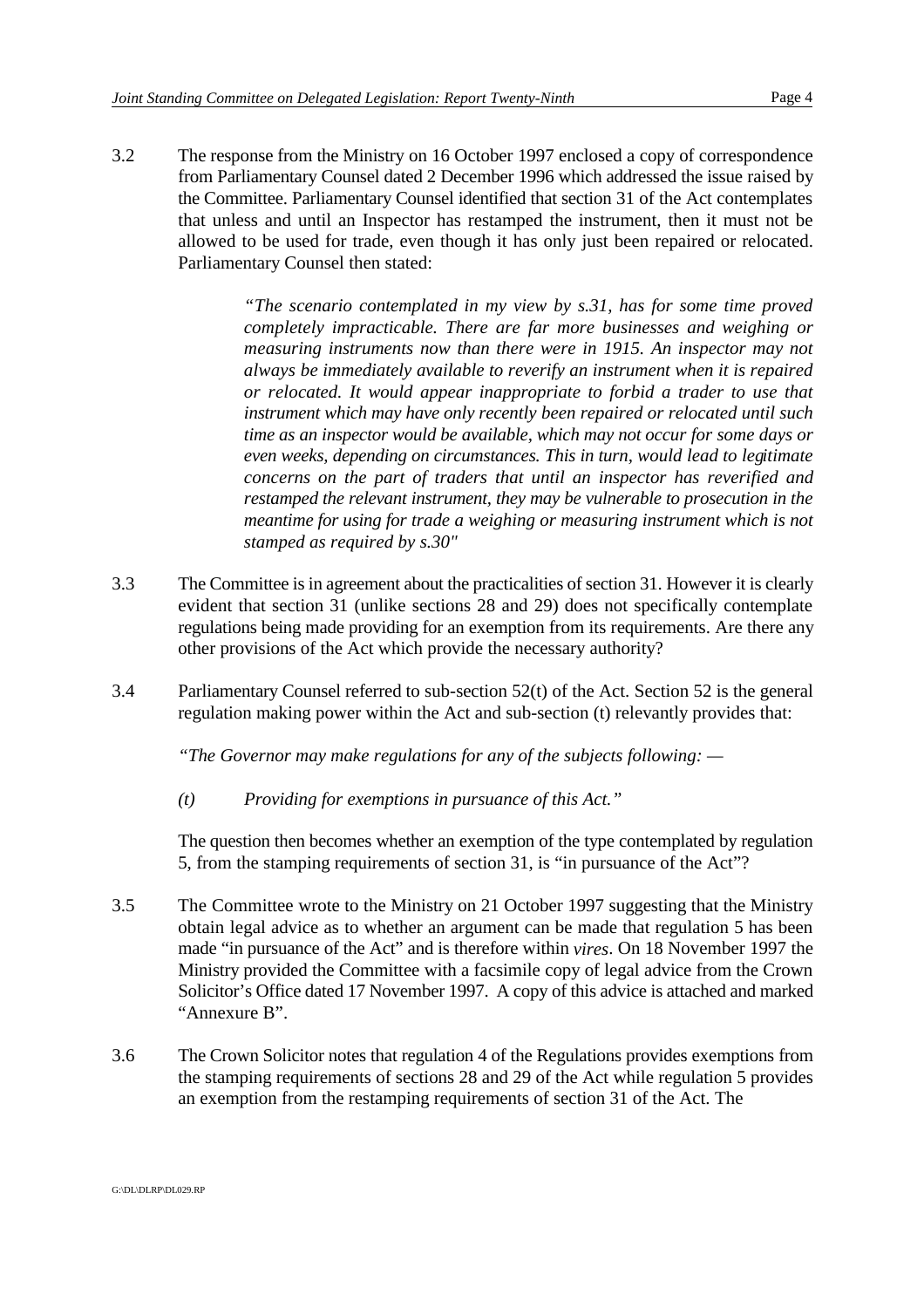Crown Solicitor then argues that although sections 28 and 29 make express provision for exemption and section 31 does not, there is no cogent reason for distinguishing between the original stamping of an instrument and its restamping as a result of the same instrument becoming damaged or requiring movement. If an exemption is allowed for an instrument when originally stamped pursuant to sections 28 and 29 there is no logical reason why an exemption should not be allowed for when the same instrument is to be restamped pursuant to section 31. The Crown Solicitor then argues that when viewed in this manner the exemption provided in regulation 5 can be seen to be in pursuance of the Act and in furtherance of the exemptions already provided. The Crown Solicitor refers to several legal authorities as to what is contemplated by an empowering provision which authorises regulations to be made in "pursuance of the Act". These authorities suggest that words of this kind authorise the provision of subsidiary means of carrying into effect what is enacted in the statute itself and will cover what is **incidental** to the execution of its specific provisions. The Crown Solicitor then argues that regulation 5 can be seen as incidental to the exemptions provided to sections 28 and 29 as otherwise there is no logic in exempting instruments only when they are stamped initially. The Committee has taken note of this argument but has also looked beyond this to the overall purpose and objects of the Act.

3.7 The preamble to the Act states that the Act is to:

*"......provide Standards and Units, and to amend and declare the Law of Weights and Measures; for the Verification and Stamping of Weights, Measures, and Weighing and Measuring Instruments; to regulate the Sale of Coal and Firewood; and for the purposes consequent thereon or incidental thereto."*

- 3.8 It is to be remembered that the exemption provided by regulation 5 is only temporary and does not remove the requirement to have the instrument stamped by an Inspector. Arguably regulation 5 facilitates the stamping process given the resources available. It allows instruments to be appropriately checked and then used pending the ultimate stamping by an Inspector. In these circumstances the Committee has come to the view that regulation 5 is in "pursuance of the Act" and in particular is directed towards facilitating the "Verification and Stamping of Weights, Measures, and Weighing and Measuring Instruments" as stated in the Preamble to the Act.
- 3.9 In these circumstances the Committee is of the view that a legal argument can be mounted that sub-section 52(t) of the Act provides the necessary authority for regulation 5. This is despite section 31 specifically omitting reference to regulations providing an exemption to its requirements like sections 28 and 29. Although a legal argument can be mounted the Committee is of the view that there is a degree of uncertainty in respect of the Act and what it authorises may be done by way of regulation. In addition the Act would not appear to address the realities of today where there are over 40,000 instruments in the State and insufficient resources for an Inspector to be available to stamp each and every one as required. The Act should be overhauled to adjust the role of an Inspector to one of random testing and supervision and oversight of the standards and operations of "approved repairers".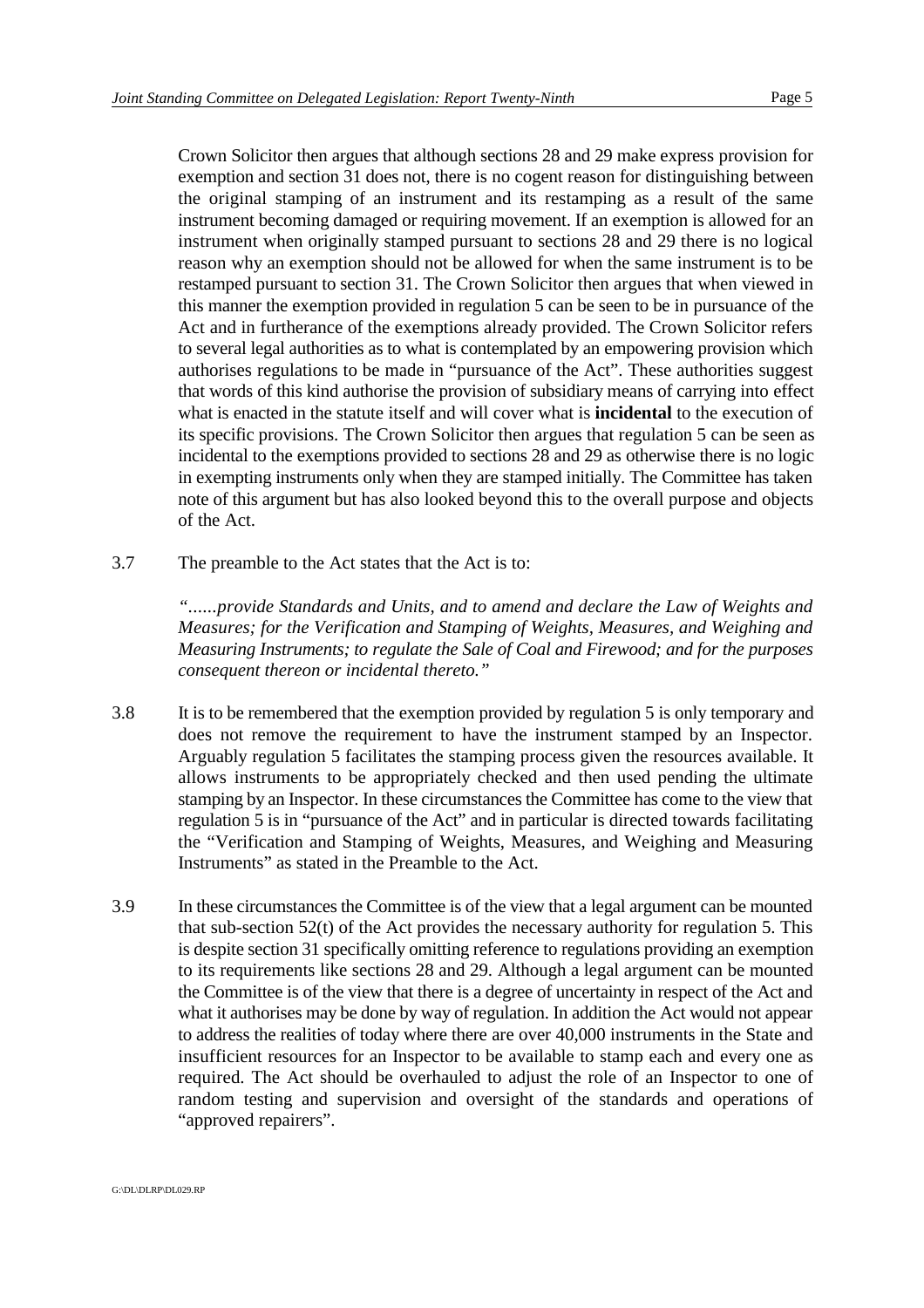3.10 In the circumstances the Committee has resolved to take no further action other than to express its opinion that the Act should be updated and the legal uncertainties and various practical defeciencies should be addressed in light of the realities of today. The Committee also has resolved to table this report and recommend to the House as follows:

### **That the motion for disallowance of the Weights and Measures (Exemptions) Regulations 1997 be withdrawn.**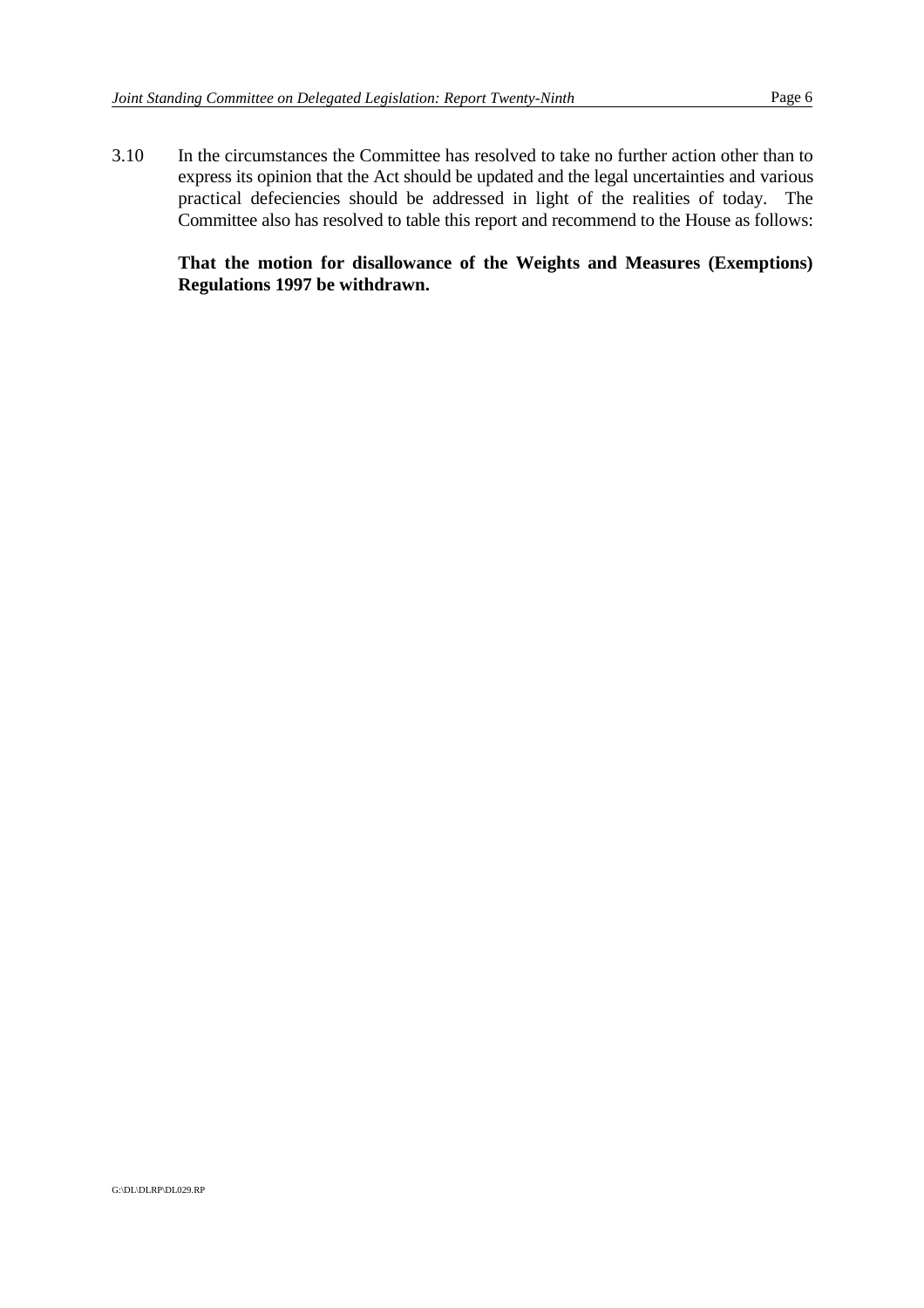$\mathbf{I}$ 

| - 1<br>HNNG YU RE |  |
|-------------------|--|
|                   |  |

[20 June 1997

2806

GOVERNMENT GAZETTE, WA

#### **FAIR TRADING**

FT301

#### WEIGHTS AND MEASURES ACT 1915

#### WEIGHTS AND MEASURES (EXEMPTIONS) REGULATIONS 1997

Made by the Governor in Executive Council.

#### Citation

1. These regulations may be cited as the Weights and Measures (Exemptions) Regulations 1997.

Exemption from section 21 $(1)$  $(a)$  in respect of certain articles of food sold by retail

2.  $(1)$  A person who sells by retail sale from a retail shop articles of food  $-$ 

- which are selected, and placed in standard bags, by customers before those articles of food are weighed or measured; and  $(a)$
- $(b)$ which are not pre-packed articles,

is exempted from section 21 (1) (a) of the Act in respect of that sale.

 $(2)$  In this regulation  $-$ 

"article of food" means -

- $(a)$ confectionery;
- $(b)$ fruit:
- $(c)$ vegetable; or
- other food item that is selected, and placed in a bag, by a customer before that food item is weighed or measured;  $(b)$

"pre-packed article" has the same meaning as it has in Part IIIA of the Act;

"retail sale" has the same meaning as it has in the Retail Trading Hours Act 1987;

"retail shop" means place at, in, on or from which goods -

- $(a)$ are sold by way of retail sale; or
- $(b)$ are displayed, kept or sold for retail sale;

"sell" has the same meaning as it has in the Retail Trading Hours Act 1987;

"standard bag" means bag or other container -

- provided in a retail shop for use by customers of the retail shop; and  $(a)$
- $(b)$ weighing not more than 5 grams.

(3) Subsections (1a) and (3) of section 3 of the *Retail Trading Hours Act 1987* apply to a retail shop referred to in subregulation (1) as if that retail shop were a retail shop within the meaning of that Act.

#### Approved persons

The Chief Inspector may approve a person for the purposes of 3. regulations 4 and 5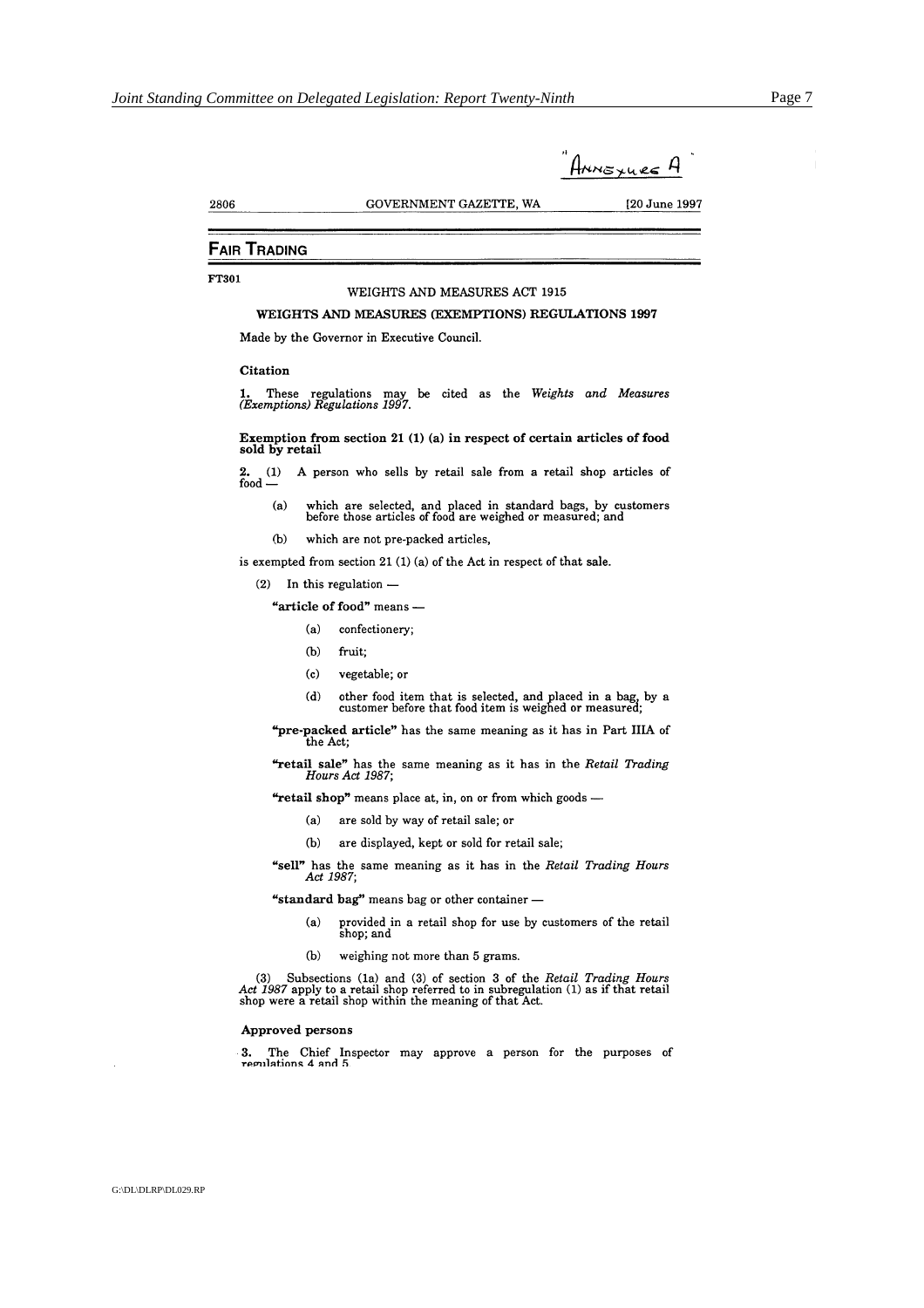#### 20 June 1997]

#### GOVERNMENT GAZETTE, WA

2807

Exemption from section 28 or 29 of unstamped weights or measures or weighing or measuring instruments

4. (1) A weight or measure, or a weighing or measuring instrument, which has not yet been stamped under section 28 or 29 of the Act is exempted from that section if subregulation (2) is complied with in respect of that we

 $(2)$ This subregulation is complied with in respect of the apparatus if  $-$ 

- an approved person notifies the Chief Inspector that the apparatus is required by section 28 or 29 of the Act to be  $(a)$ stamped;
- $(b)$ an inspector is not then available to stamp the apparatus;
- $\left( \mathrm{c}\right)$ the apparatus is as soon as is practicable inspected and tested by an approved person; and
- $(d)$ the approved person referred to in paragraph (c)
	- destroys any existing stamp on the apparatus;  $(i)$
	- $(ii)$ applies his or her unique identifying mark to the apparatus; and
	- notifies the Chief Inspector in writing of the marking of the apparatus within 14 days after that marking.  $(iii)$

(3) An exemption under subregulation (1) ceases to have effect when the apparatus is stamped under section 28 or 29, as the case requires, of the Act.

(4) In this regulation -

"approved person" means person approved under regulation 3.

#### Exemption from section 31 in respect of use for trade of certain used weights or measures or weighing or measuring instruments

 $(1)$ A person who uses for trade a weight or measure, or a weighing or 5. measuring instrument -

- $(a)$ which has become defective in consequence of wear or accident:
- $(b)$ which has been mended or repaired; or
- $(c)$ which, being a fixed weighing or measuring instrument, has been removed for installation at another site,

but which has not yet been restamped under section 31 of the Act is exempted from that section if subregulation (2) is complied with in respect of that weight or measure or weighing or measuring instrument (in that subregu

This subregulation is complied with in respect of the apparatus if  $(2)$ 

- an approved person notifies the Chief Inspector that the apparatus is required by section 31 of the Act to be restamped;  $(a)$
- $(b)$ an inspector is not then available to restamp the apparatus;
- $(c)$ the apparatus is as soon as is practicable -
	- $(i)$ mended or repaired;
	- $(ii)$ inspected and tested; or
	- (iii) installed at the other site.

as the case requires, by an approved person; and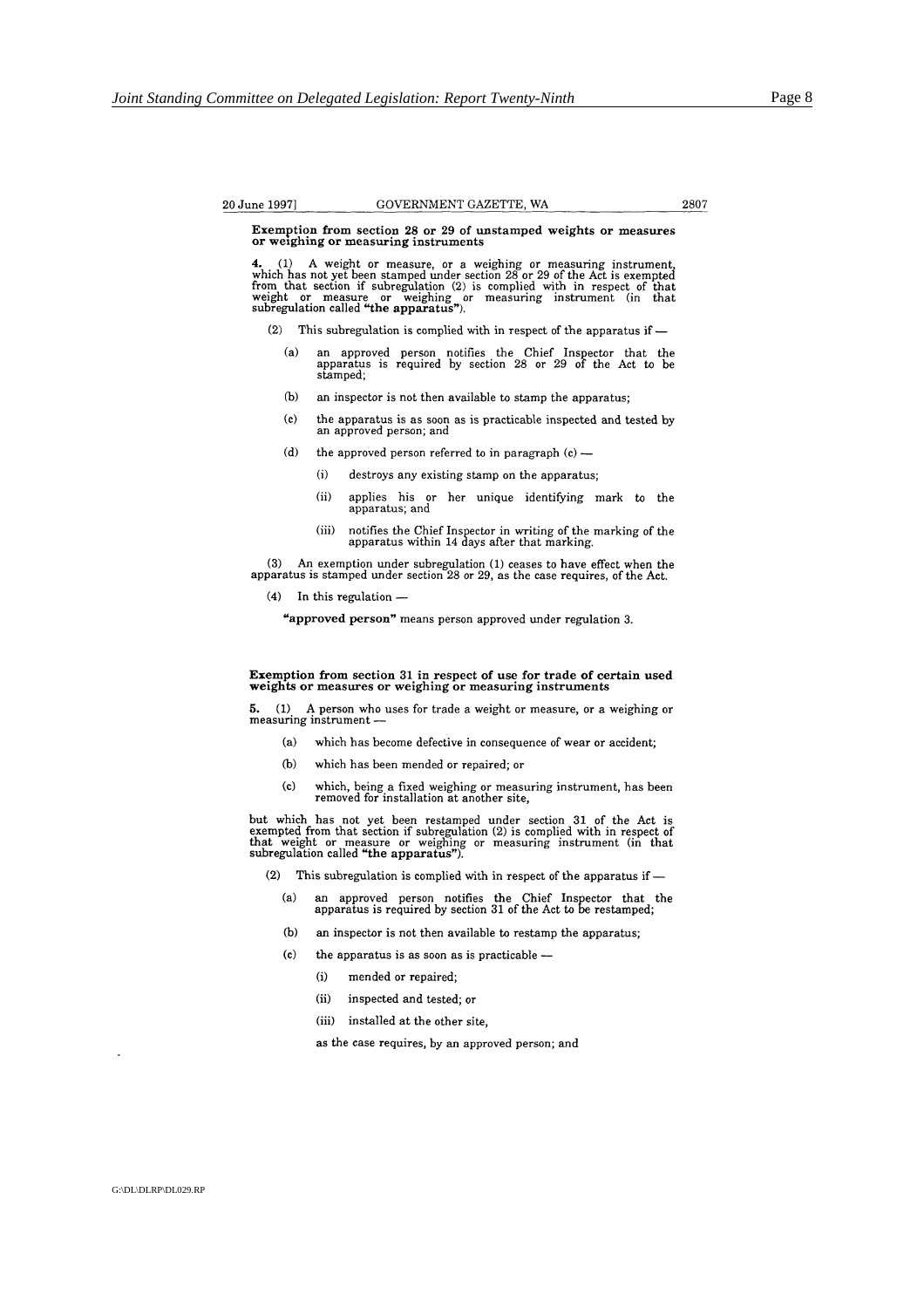GOVERNMENT GAZETTE, WA

[20 June 1997

 $(d)$ the approved person referred to in paragraph  $(c)$  -

- $(i)$ destroys any existing stamp on the apparatus;
- $(ii)$ applies his or her unique identifying mark to the apparatus; and
- notifies the Chief Inspector in writing of the marking of the apparatus within 14 days after that marking.  $(iii)$

(3) An exemption under subregulation (1) ceases to have effect when the apparatus is restamped under section 31 of the Act.

 $(4)$  In this regulation —

"approved person" means person approved under regulation 3.

By Command of the Governor.

J. PRITCHARD, Clerk of the Executive Council.

FT302

2808

#### **ASSOCIATIONS INCORPORATION ACT 1987** ORDER PURSUANT TO SECTION 34(2)

SWY Theatre Company Incorporated

Pursuant to the provisions of section 34(2) of the Associations Incorperation Act 1987, I order that the undertaking of SWY Theatre Company Incorporated be transferred to Perth Theatre Company ACN 074 225 791 with effect f Dated the 17th day of June 1997.

RALPH MINEIF, Assistant Commissioner for Corporate Affairs.

anang a caraang anggunit sanggunit canaan mangarang s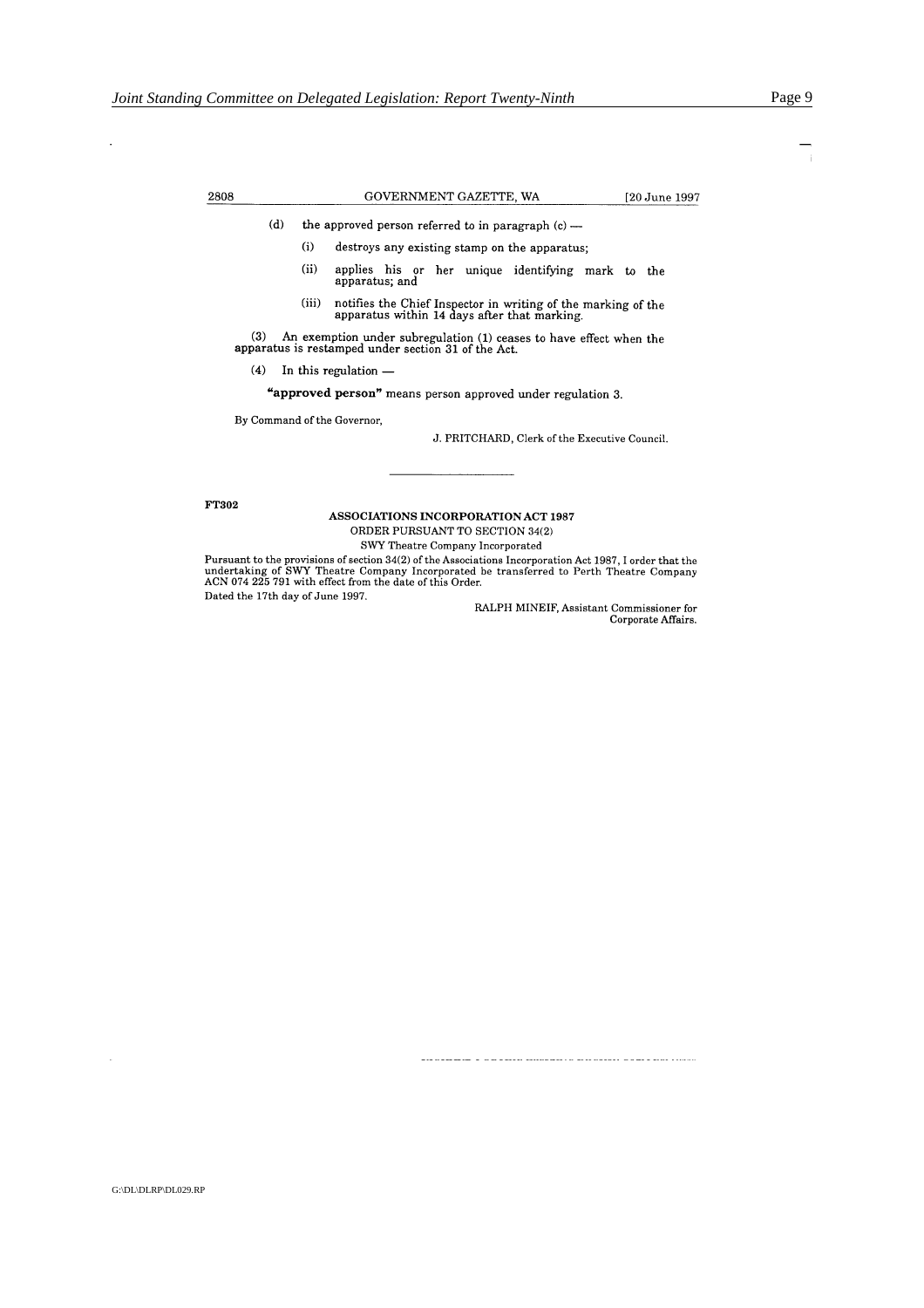

Retail & Business Services Ministry of Fair Trading PO Box 6355 **EAST PERTH WA 6892** 

Attention: Mr.C. Boyce

#### WEIGHTS AND MEASURES ACT 1915 - REGULATION 5 OF WEIGHTS & MEASURES (EXEMPTIONS) REGULATIONS 1997 - RESTAMPING EXEMPTION

I refer to your letter of 6th November 1997.

I have given careful consideration to the matters set out in the letters from the Hon, R.L. Wiese MLA dated 10th and 21st October 1997. With respect, however, I am unable to agree with the views of the Joint Standing Committee on Delegated Legislation set out in those letters.

The pivotal provision of the Weights & Measures Act 1915 in point is Section 28(1) which necessitates every weight, measure and weighing or measuring instrument used for trade, not being a weight, measure or instrument exempted by the Regulations, be verified and stamped. Section 29 provides an added requirement for periodic restamping. Section 30 prohibits use of unstamped weights etc. It is implicit that its provisions do not relate to exempted weights etc. Section 31 is the provision which is primarily in point in the present context. It deals with weights, measures and instruments which have become defective, been repaired or, being fixed, have been moved. Section 52 allows for the making of regulations in respect to certain matters. Section 52(t) allows for regulations to be made providing "for exemptions in pursuance of this Act<sup>4</sup>. Section 52(w) provides that regulations may be made "Generally for other matters for carrying out the provisions of this Act".

Regulations 4 and 5 of the Weights & Measures (Exemptions) Regulations 1997 are designed to allow for interim use of weights, measures and instruments pending stamping or restamping when an inspector is not available to stamp or restamp. Regulation 4 provides exemption from Sections 28 and 29 while Regulation 5 provides for exemption from Section 31. Sections 28 or 29 make express provision for exemption while Section 31 does not. It is this absence of an express power of exemption which is of concern to the Joint Committee.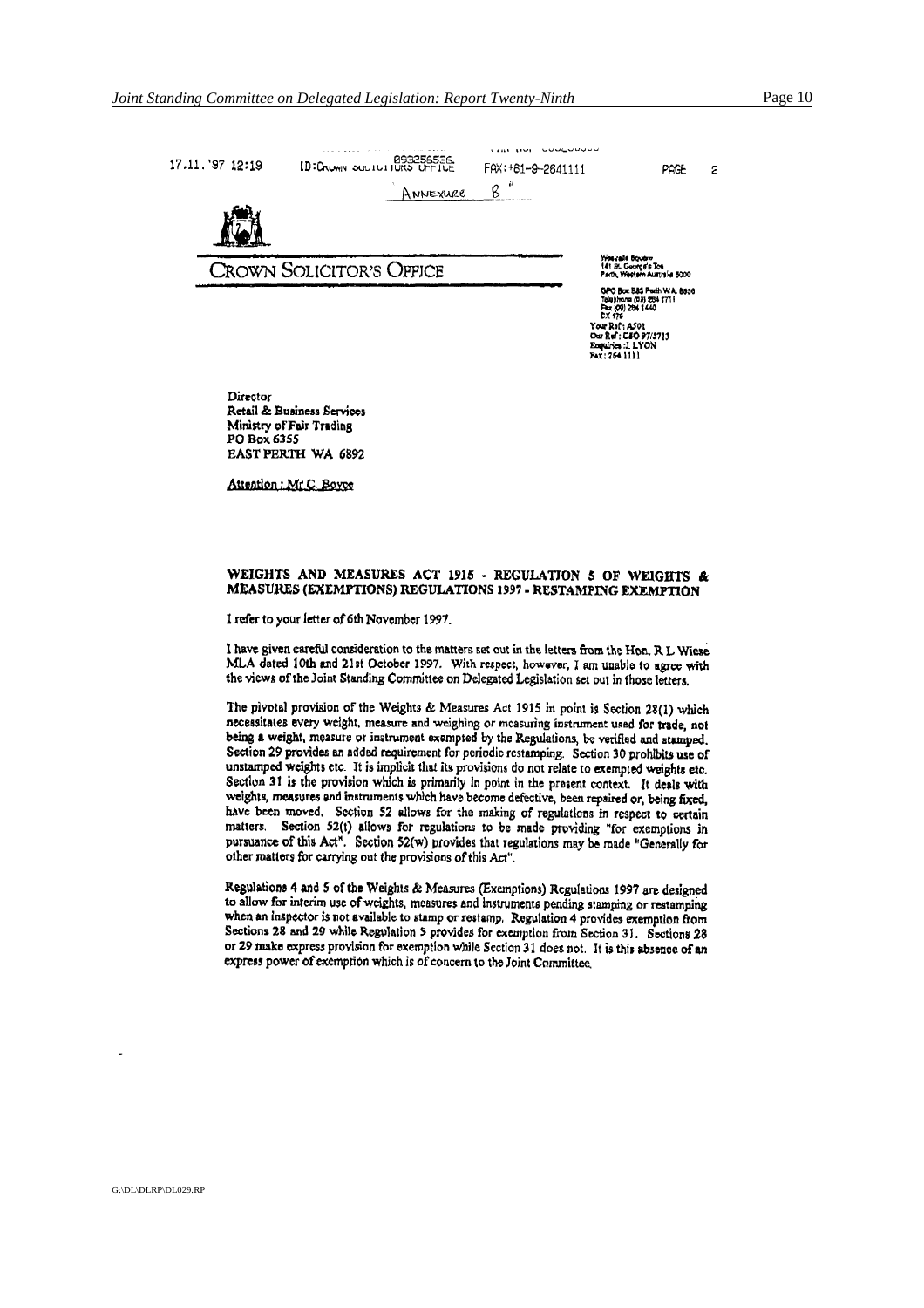$\overline{2}$ 

It would seem on ultimate analysis that when one considers the content of Regulations 4 and 5, it becomes difficult to take the view that Regulation 5 is ultra vires. If the view of the Committee was accepted, the scenario could be that a particular weight which has been exempted from stamping when newly acquired, following testing by an approved person because of the temporary unavailability of an inspector, which has then been stamped and subsequently damaged, could not subsequently be used following repair by the same or another approved person where an inspector was again not available. There is no logical reason for this to be the case. There is no cogent basis for distinguishing between stamping and restamping.

It would appear to me that Section  $52(t)$  is in point and allows for the making of Regulation 5. That Section allows for the provision of "exemptions in pursuance of this Act". It would appear that when evaluated in the manner suggested in the previous paragraph of this letter, Regulation 5 can be seen to be in furtherance of the exemptions expressly provided for in Sections 28 and 29 and thus in pursuance of the Act. It would also appear that reliance could be placed upon Section 52(w). At page 126 of the textbook "Judicial Review of Delegated Legislation in Australia and New Zealand" (1977) Butterworths by D.C. Pearce, he deals with the expression "Carrying out or giving effect to legislation" and similar expressions in statutes endowing regulation-making power. He observes "As a result of a decision of the High Court in Clements v.Bull (1953) 88 CLR 572, it would seem that these words standing on their own. in fact give the same regulation-making power as if the words "necessary or convenient" were included". The observations of Taylor I at pages 586 and 587 of the report of that case are of particular relevance. In the leading case of Shanahan v.Scott (1956) 96 CLR 245, when commenting upon provisions allowing regulations to be made for purposes "necessary or expedient for the administration of this Act or for carrying out the objects of this Act", the High Court of Australia at 250 observed :

"The result is to show that such a power does not enable the authority by regulations to extend the scope or general operation of the enactment but is strictly ancillary. It will authorise the provision of subsidiary means of carrying into effect what is enacted in the statute itself and will cover what is incidental to the execution of its specific provisions. But such a power will not support attempts to widen the purposes of the Act, to add new and different means of carrying them out or to depart from or vary the plan which the legislature has adopted to attain its end."

In my opinion, the contents of Regulation 5 can be seen as ancillary or incidental to Sections 28 and 29 and Regulation 4. It is important in the present case to examine and give careful consideration to the actual subject matter of Regulation 5.

I trust the above observations adequately deal with your concerns. It would seem that if one approaches the issue in the way suggested the problems perceived by the Committee fall away. The absence of an express provision for exemption in respect to Section 31 is not crucial. Insofar as the preamble to the Act may be relevant, it would seem that the words "purposes consequent thereon or incidental thereto" could, if need be, be relied upon. On the